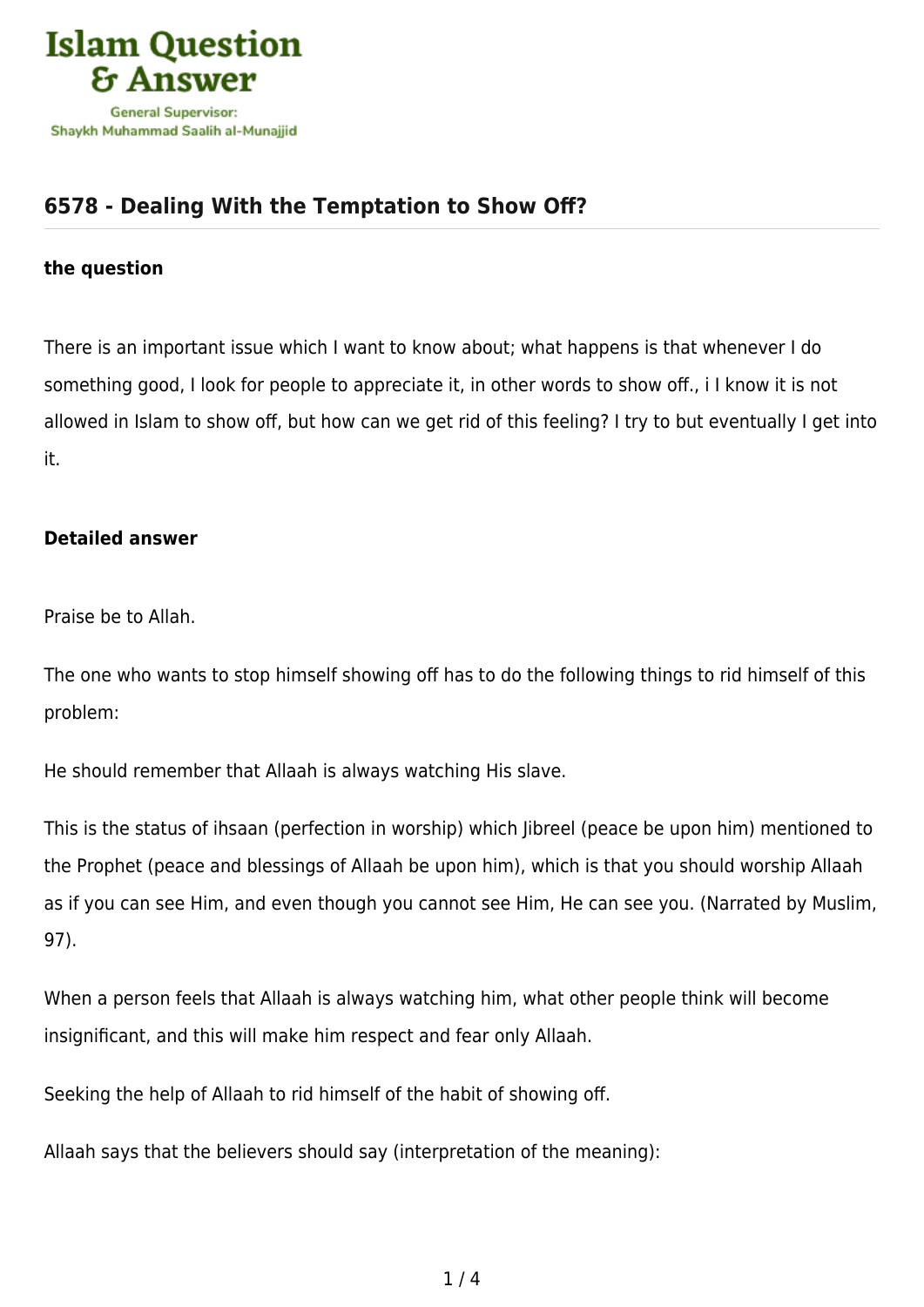

You (Alone) we worship, and You (Alone) we ask for help (for each and everything) [al-Faatihah 1:5].

One of the things that will be of benefit in this matter is seeking the help of Allaah and calling upon Him. The Prophet (peace and blessings of Allaah be upon him) said: O people, beware of this shirk (form of polytheism), for it is more subtle than the footsteps of an ant. The one whom Allaah willed should speak said to him, How can we beware of it when it is more subtle than the footsteps of an ant, O Messenger of Allaah? He said, Say, Allaahumma innaa naoodhu bika min an nushrika bika shayan nalamuhu wa nastaghfiruka limaa laa nalam (O Allaah, we seek refuge with You from knowingly associating anything with You, and we seek Your forgiveness for that which we do unknowingly).

(Narrated by Ahmad, 4/403; classed as saheeh (authentic) by Shaykh al-Albaani in Saheeh al-Jaami, 3731).

Knowing the effects of showing off and how it will be judged in the Hereafter.

Not knowing this leads to one falling into this sin or persisting in it. One should realize that showing off destroys all one's actions (i.e., cancels out the reward), and that it brings the wrath of Allaah. The wise person does not waste his energy in doing things that do not bring any reward, let alone deeds that bring the wrath and anger of Allaah.

One of the greatest ahaadeeth (prophetic narrations)concerning the punishment in the Hereafter of those who show off is the following, in which the Prophet (peace and blessings of Allaah be upon him) said:

When the Day of Resurrection comes, Allaah, may He be blessed and exalted, will come down to judge between His slaves, and every nation will be kneeling. The first ones to be called forth will be a man who learned the Quraan by heart, a man who fought for the sake of Allaah, and a man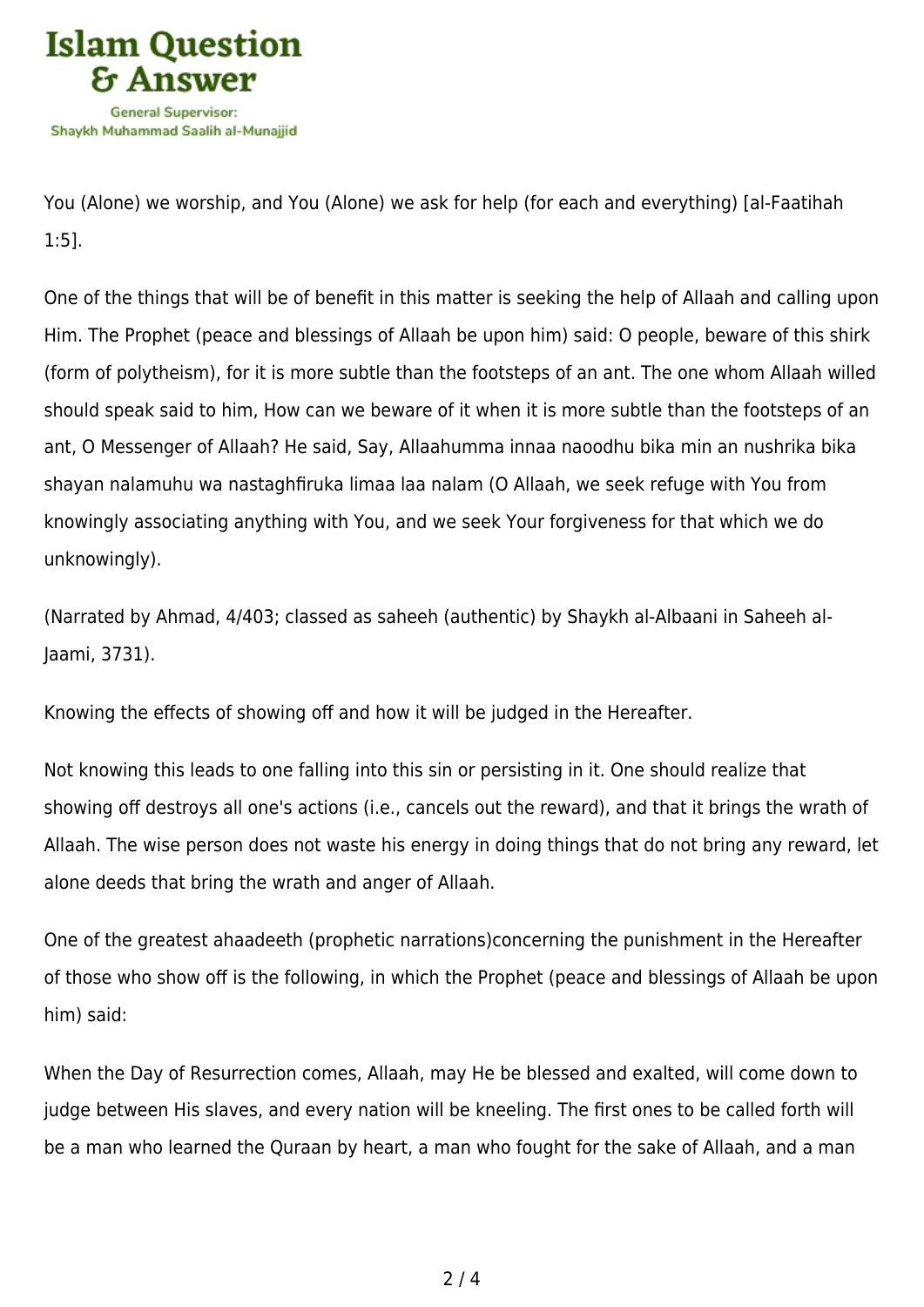

Shavkh Muhammad Saalih al-Munaiiid

who had a lot of wealth. Allaah will say to the Quraan-reader, Did I not teach you that which I revealed to My Messenger? He will say, Yes, O Lord. He will say, What did you do with that which I taught you? He will say, I used to read it night and day. Allaah will say to him, You have lied, and the angels will say to him, You have lied. Allaah will say, Rather you wanted it to be said that So and so is a reader of Quraan, and that is what was said. Then the wealthy man will be brought forth, and Allaah will say to him, Did I not give you ample provision so that I did not leave you in need of anybody? He will say, Yes, O Lord. He will say, What did you do with that which I gave you? He will say, I used to uphold the ties of kinship and give in charity. Allaah will say to him, You have lied, and the angels will say to him, You have lied. Allaah will say, Rather you wanted it to be said that So and so is generous, and that is what was said. Then the one who was killed for the sake of Allaah (apparently) will be brought forth and Allaah will say to him, Why were you killed? He will say, I was commanded to fight in Jihaad (battle) for Your sake, so I fought until I was killed. Allaah will say to him, You have lied, and the angels will say to him, You have lied. Allaah will say, You wanted it to be said that So and so was courageous, and that is what was said. Then the Messenger of Allaah (peace and blessings of Allaah be upon him) struck my knee and said, O Abu Hurayrah, these three are the first of the creation of Allaah who will be dragged into the Fire on the Day of Resurrection.

(Narrated and classed as hasan (sound)by al-Tirmidhi, 2382; classed as saheeh by Ibn Hibbaan, 408, and Ibn Khuzaymah, 2482).

Thinking about the punishment in this world for showing off

Just as there will be a punishment in the Hereafter for showing off, so too there is a punishment for it in this world, which is that Allaah will expose him and make his bad intentions known to others. This is one of the interpretations of the hadeeth of the Prophet (peace and blessings of Allaah be upon him):